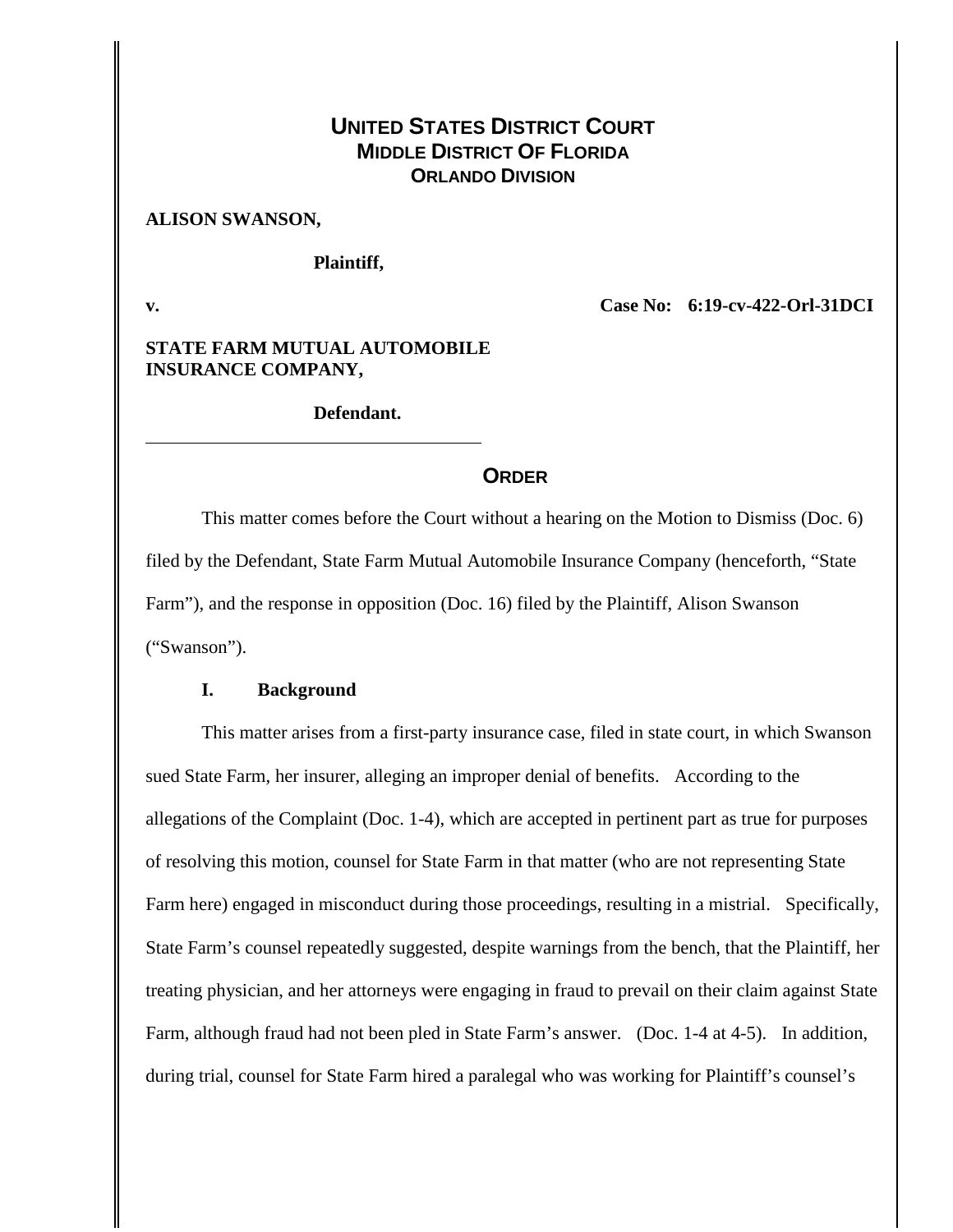firm and who had been "intimately" involved in the preparation of Swanson's case for trial.<sup>[1](#page-1-0)</sup> (Doc. 1-4 at 5 n. 7). The decision to grant a mistrial was affirmed on appeal; the case remains active but has not been retried.

On January 11, 2019, Swanson filed this case in state court. (Doc. 1-4). On March 5, 2019, State Farm removed it to this Court. (Doc. 1). In her Complaint, Swanson attempts to assert a single claim, for what she describes as "the willful tort of bad faith." (Doc. 1-4 at 1). By way of the instant motion, State Farm seeks dismissal on the grounds that Florida does not recognize such a tort in the context of a first-party insurance case.

## **II. Standard**

Federal Rule of Civil Procedure  $8(a)(2)$  requires "a short and plain statement of the claim showing that the pleader is entitled to relief" so as to give the defendant fair notice of what the claim is and the grounds upon which it rests, *Conley v. Gibson*, 355 U.S. 41, 47, 78 S.Ct. 99, 103, 2 L.Ed.2d 80 (1957), *overruled on other grounds*, *Bell Atlantic Corp. v. Twombly*, 550 U.S. 544, 127 S.Ct. 1955, 167 L.Ed.2d 929 (2007). A Rule 12(b)(6) motion to dismiss for failure to state a claim merely tests the sufficiency of the complaint; it does not decide the merits of the case. *Milburn v. United States*, 734 F.2d 762, 765 (11th Cir.1984). In ruling on a motion to dismiss, the Court must accept the factual allegations as true and construe the complaint in the light most favorable to the plaintiff. *SEC v. ESM Group, Inc.*, 835 F.2d 270, 272 (11th Cir.1988).

## **III. Analysis**

Florida law recognizes two types of actions for bad faith against insurance companies – first party and third party. A first party action is one brought directly by an insured against the

<span id="page-1-0"></span><sup>&</sup>lt;sup>1</sup> In her order granting Swanson's motion for a mistrial, the state court judge said that although she did not find that the decision to hire the paralegal warranted disqualification of defense counsel, it was "a factor" in her decision to grant a mistrial.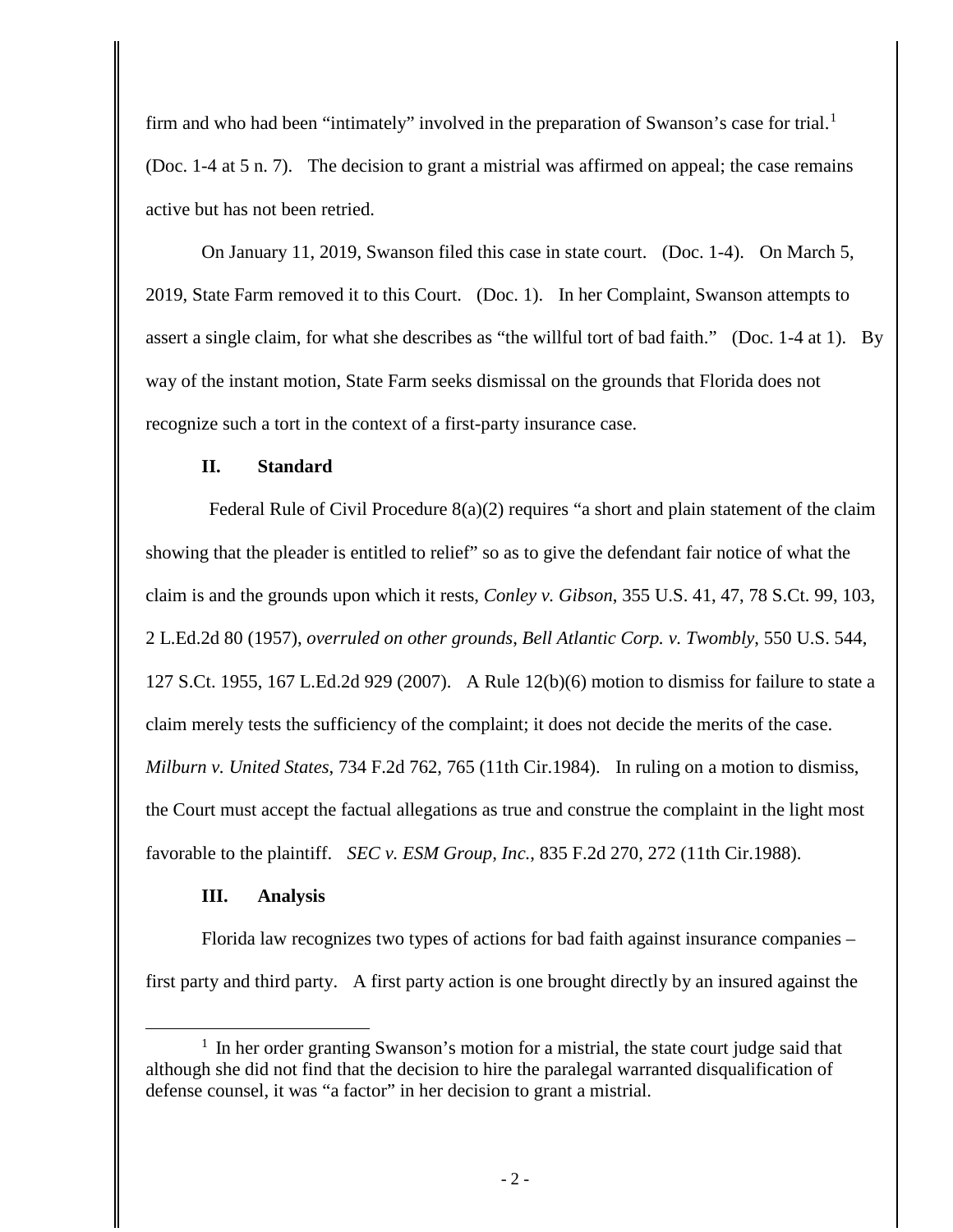insured's own insurance company for failing to promptly pay benefits due under the policy. 30 Fla. Jur. 2d *Insurance* § 3801 (2019). In contrast, a third-party action is brought by a noninsured against the insurer of another, often a tortfeasor. 30 Fla. Jur. 2d *Insurance* §3802 (2019). "Third-party bad faith consists of conduct by the liability insurer that exposes its insured to an excess judgment when the insurer could have and should have settled the claim against its insured within the policy limits." *Id.*

Florida law has long recognized common-law claims for bad faith in third-party actions. *See, e.g.*, *Auto Mut. Indem. Co. v. Shaw*, 184 So. 852, 859 (1938) ("It appears that the insurance company in the settlement of claims and in conducting a defense before the court on suits filed should be held to that degree of care and diligence which a man of ordinary care and prudence should exercise in the management of his own business.). In the first-party context, plaintiffs may assert a statutory bad faith claim against their insurers pursuant to Fla. Stat. § 6[2](#page-2-0)4.155.<sup>2</sup>

In the instant case, however, Swanson is attempting to assert a common-law bad-faith claim rather than proceeding under the statute. State Farm contends that Florida law does not recognize such claims in a first-party case, such as this one.

Swanson insists that Florida law recognizes such a claim "where the insurer's actions are so egregious and so outrageous, it elevates what have been ordinarily, a simple bad faith action under § 624.155, Fla. Stat., into an independent, willful tort action." (Doc. 16 at 1). Setting aside the issue of whether the conduct described in the Complaint rises to this level, the Court concludes that Swanson is incorrect. The Florida Supreme Court has repeatedly held that the state has never recognized such a cause of action. *See, e.g.*, *QBE Ins. Co. v. Chalfonte* 

<span id="page-2-0"></span> <sup>2</sup> Plaintiffs may also proceed under Section 624.155 in third-party actions. *State Farm Mut. Auto. Ins. Co. v. Laforet*, 658 So. 2d 55, 62 (Fla. 1995).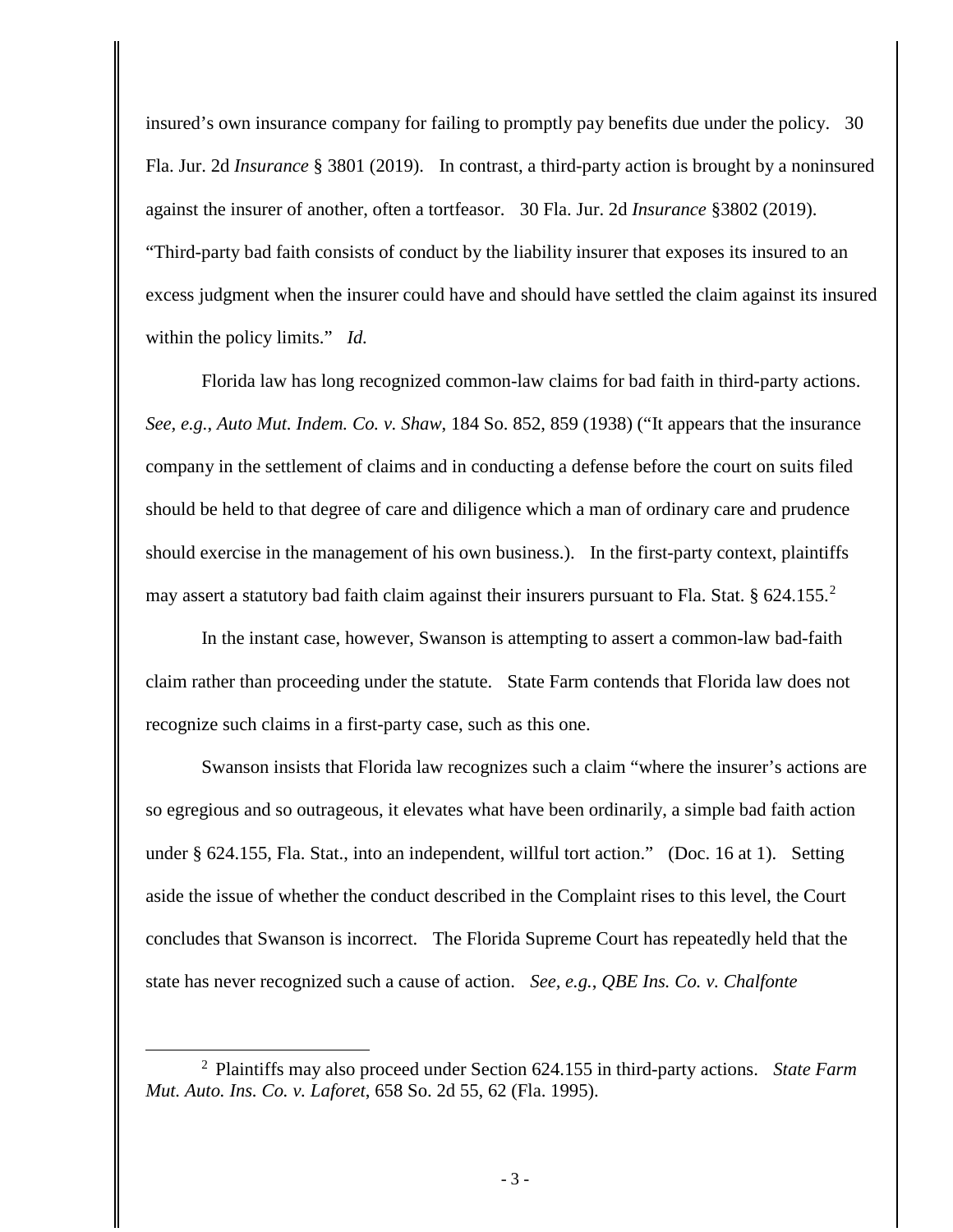*Condominium Ass'n, Inc.*, 94 So. 3d 541, 547 (Fla. 2012) ("[I]t is clear that there is no common law first-party bad faith action in Florida."). *See also Allstate Indem. Co. v. Ruiz*, 899 So. 2d 1121, 1125 (Fla. 2005) ("Traditionally and historically, the courts in this state did not, however, recognize a corresponding common law first-party action that would protect insured individuals and enable them to seek redress of harm against their insurers for the wrongful processing or denial of their own first-party claims or failure to deal fairly in claims processing.").

Swanson cites five cases in support of her contention that she can proceed with such a claim, but none of them are on point. Two of her cited cases – *Citizens Prop Ins. Corp. v. San Perdido Ass'n*, 104 So. 3d 344 (Fla. 2012) and *Citizens Prop. Ins. Corp. v. Perdido Sun Condo. Ass'n*, 164 So. 3d 663 (Fla. 2015) – addressed statutory immunity issues unique to Citizens Property Insurance Company, which is a government entity; they did not address the possibility of overcoming Florida's longstanding prohibition on first-party common law bad-faith claims against other insurers. *Aguilera v. Inservices, Inc.*, 905 So. 2d 84, 96 (Fla. 2005) addressed the statutory immunity provided to workers' compensation carriers, not insurers generally. *Metropolitan Life Ins. Co. v. McCarson*, 467 So. 2d 277 (Fla. 1985) involved a claim for intentional infliction of emotional distress and was not a first-party action. Finally, the insurer in *T.D.S. Inc. Shelby Mutual Ins. Co.*, 760 F.2d 1520 (11th Cir. 1985) tried to argue that the plaintiff had, in effect, been allowed to pursue a common law first-party bad faith claim against it in the trial court, but the appellate court found that this had not occurred, while repeatedly reasserting Florida's prohibition against such claims.

Swanson has no response to the Florida Supreme Court's pronouncements that no common law first-party bad faith claims are permitted under Florida law. And Swanson has not cited a